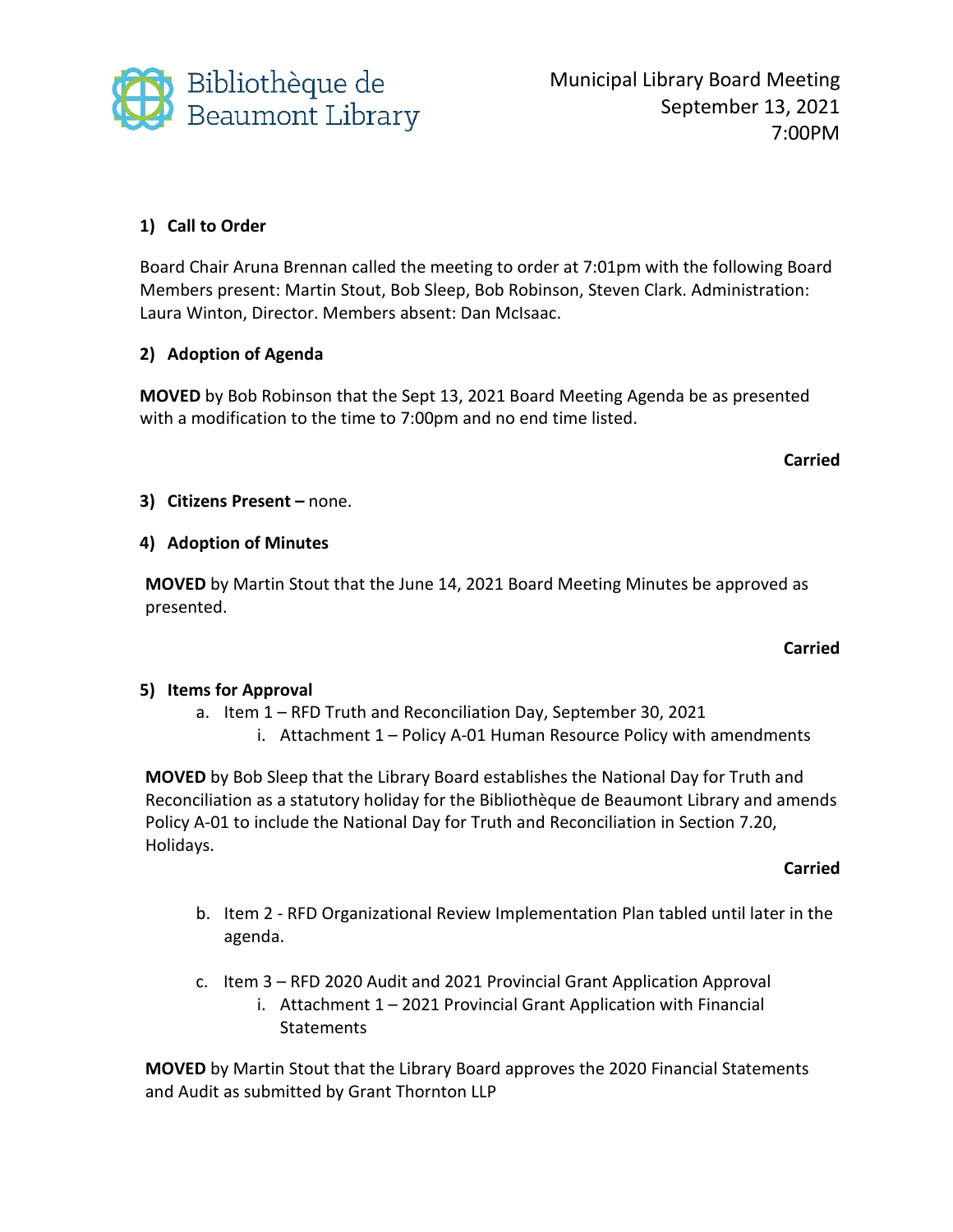**MOVED** by Steven Clark that the Library Board approves the 2021 Application for Financial Assistance for Municipal and Intermunicipal Library Boards

**Carried**

- d. Item 4 RFD Municipal Library Board Bylaw Amendments
	- i. Attachment 1 Municipal Library Board Bylaw 946-19 with Amendments

Approval of amendments tabled until PLSB responds to Board question regarding Alternate Council Member: Does the appointment of an "alternate" council member who only attends meetings when the appointed council representative is absent align with the requirements of the Library Act?

e. Item 5 – RFD Library Design Scope Confirmation Report i. Attachment 1 – Scope Confirmation Report

**MOVED** by Bob Robinson that the Board approves the Scope Confirmation Report as amended by the Board and submitted by Reimagine Architects and accepts it as a reasonable scope of design for the Library Design project to be used as a basis for further design.

**Carried**

f. Item 6 – Library Design Project Progress Update

**MOVED** by Martin Stout that the Board approves the expenditure of \$6300 from the Library's Operational Surplus of \$30,000 to complete geotechnical investigations if required.

#### **Carried**

### **6) Items for Information**

a. Item 7 – Strategic Planning Project Update

Director provided a summary of project progress and upcoming work as per briefing note.

- b. Item 8 Operational Update
	- i. Attachment 1 YTD Budget Summary Sheet, Sept 2021

Director provided an update on operations and budget YTD and anticipated YE as per briefing note and budget summary attachment.

ii. Attachment 2 – Friends of the Library Meeting Minutes, Sep 8, 2021

Board will revisit allowing events involving alcohol/food that would not allow for masking at the next board meeting based on current COVID-19 situation at that time.

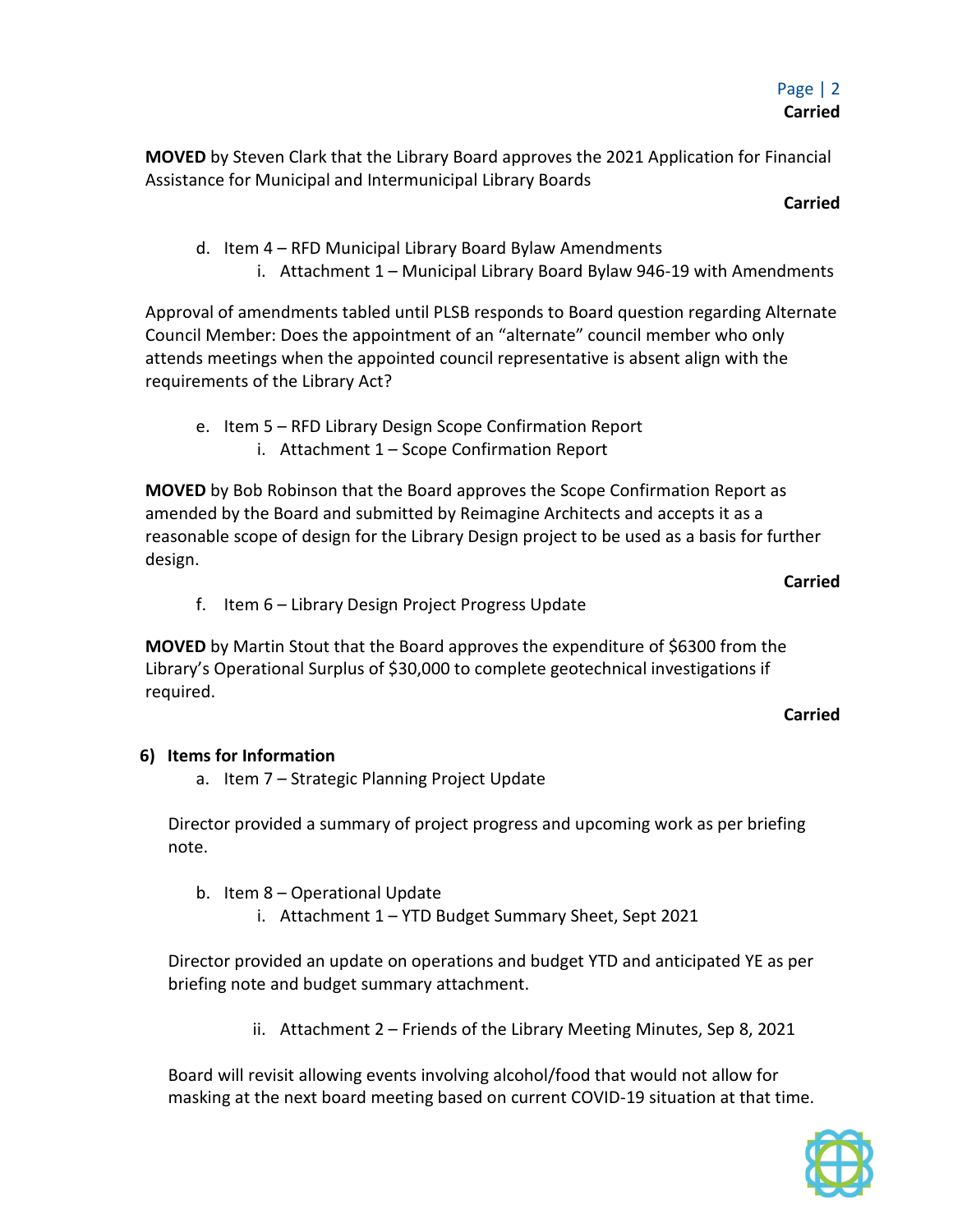c. Item 9 – YRL Update, Bob Robinson

Bob Robinson reported on YRL executive meeting held on July 13, 2021. YRL's 2022 budget was approved. Strategic Planning continues and Bob will be able to bring some of the YRL strategic plan information to our Strategic Planning

### **7) Items for Discussion**

a. Item 10 – Recruitment of new Board Members, Aruna Brennan

Board members Ariel Stanners and Honey Pell resigned over the summer. City Clerk informed Board Chair that new appointments will not be possible until after the municipal election. Director to clarify timelines.

**MOVED** by Aruna Brennan that the Board recognizes past Board member's service with a token of appreciation up to the amount of \$100 per member.

### **5b)** Item 2 – RFD Organizational Review Implementation Plan

- i. Attachment 1 Organizational Review Final Report, Dr. Margaret Law
- ii. Attachment 2 Organizational Review Workplan 2021-2023
- iii. Attachment 3 Draft Organizational Structure Chart

**MOVED** by Martin Stout that the Library Board adopts all recommendations of the Organizational Review Final Report by Dr. Margaret Law.

#### **Carried**

**MOVED** by Aruna Brennan that the Library Board approves the Organizational Review Implementation Plan submitted by the Library Director.

#### **Carried**

**MOVED** by Bob Sleep that the Library Board approves the creation of 3 new permanent staff positions: Manager, Patron Services and Circulation; Manager, Programming; Manager, Collections and Bibliographic Services.

#### **Carried**

**MOVED** by Bob Robinson that the Library Board approves the creation of a 3-year terms position: Technology and Digital Literacy Coordinator.

**Carried**

- **8) Correspondence** none.
- **9) Adjournment**